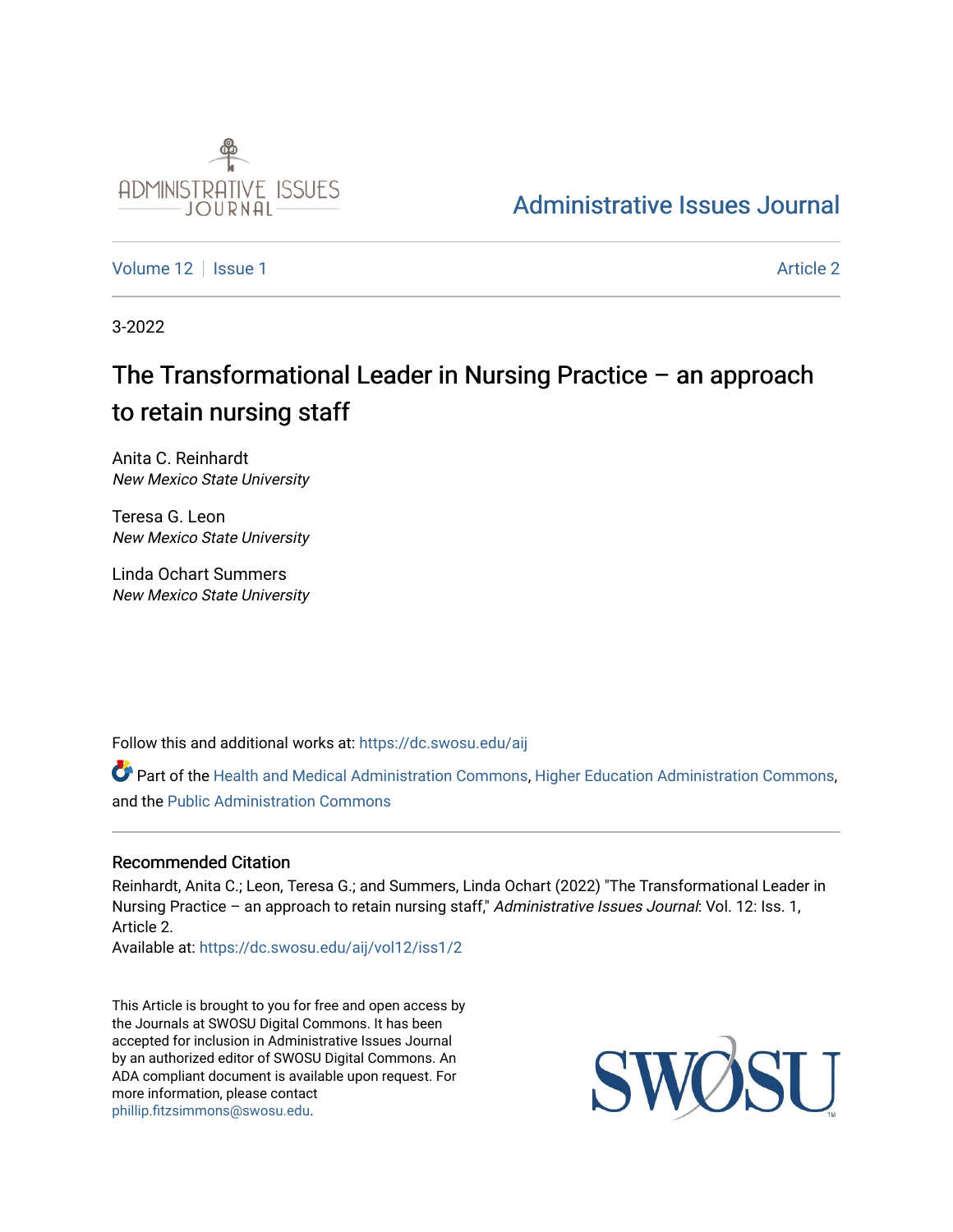

# **The Transformational Leader in Nursing Practice – an approach to retain nursing staff**

**Anita C. Reinhardt, Ph.D.**

**New Mexico State University Teresa G. Leon, Ph.D. New Mexico State University Linda Ochart Summers, Ph.D. New Mexico State University**

## **Abstract**

Transformational leaders have been shown to influence positive work environments and support the retention of nursing staff. While exemplars have been found in upper-level management, the implementation of these characteristics in unit-based leaders is less explained. The elements of the transformational leader on followers and the organization—individual consideration, individual stimulation, inspirational motivation, and idealized influence—can engage nursing staff to remain in an organization which will promote positive patient outcomes. This article will review the elements of the transformational leader and share two exemplars of the transformational metanarrative as demonstrated in nursing care units. Both exemplars demonstrate how the transformational leader can influence the retention of nursing staff and support unit level change to support positive patient outcomes.

**Keywords:** work environment, leadership, nursing practice, transformational leader

## **Introduction**

umerous articles have been written about transformational leadership and what such a leader can bring to a practice setting (Krepia et al., 2018). Large corporations have been turned around from failure because of the positive vision that a leader brings to the organization (Harris & Cohn, 2014). Health care settings are not exempt from peril with current performance expectations and changes in revenue streams (Silber et al., 2016). Society expects more from the health care system than marginal care and expensive costs (Blake, 2012a). With the implementation of the Affordable Care Act (2010), patients are required to have health insurance and, thereby, expect service commensurate with insurance costs (Alic, 2018; Piper, 2013). An adjustment in the health care system must meet this demand (Crowe et al., 2017). A vision and subsequent change in this direction can come from the transformational leader (Bondurant & Armstrong, 2016). This article will provide two examples where the transformational leader made a significant impact on nursing practice and staff retention. N

## **Background**

The influence of the transformational leader can have a significant impact on work environments (Wei et al., 2018). The literature is replete with instances where such a leader has engaged employees and revitalized work environments that have previously faltered (Anonymous, 2018; Bouwmeester et al., 2018; Cuming, 2018; Hafez, 2018; Scruth et al., 2018; Shen et al., 2018; White, 2018). Management in organizations and their effects on the work environment are very important; however, it is the leadership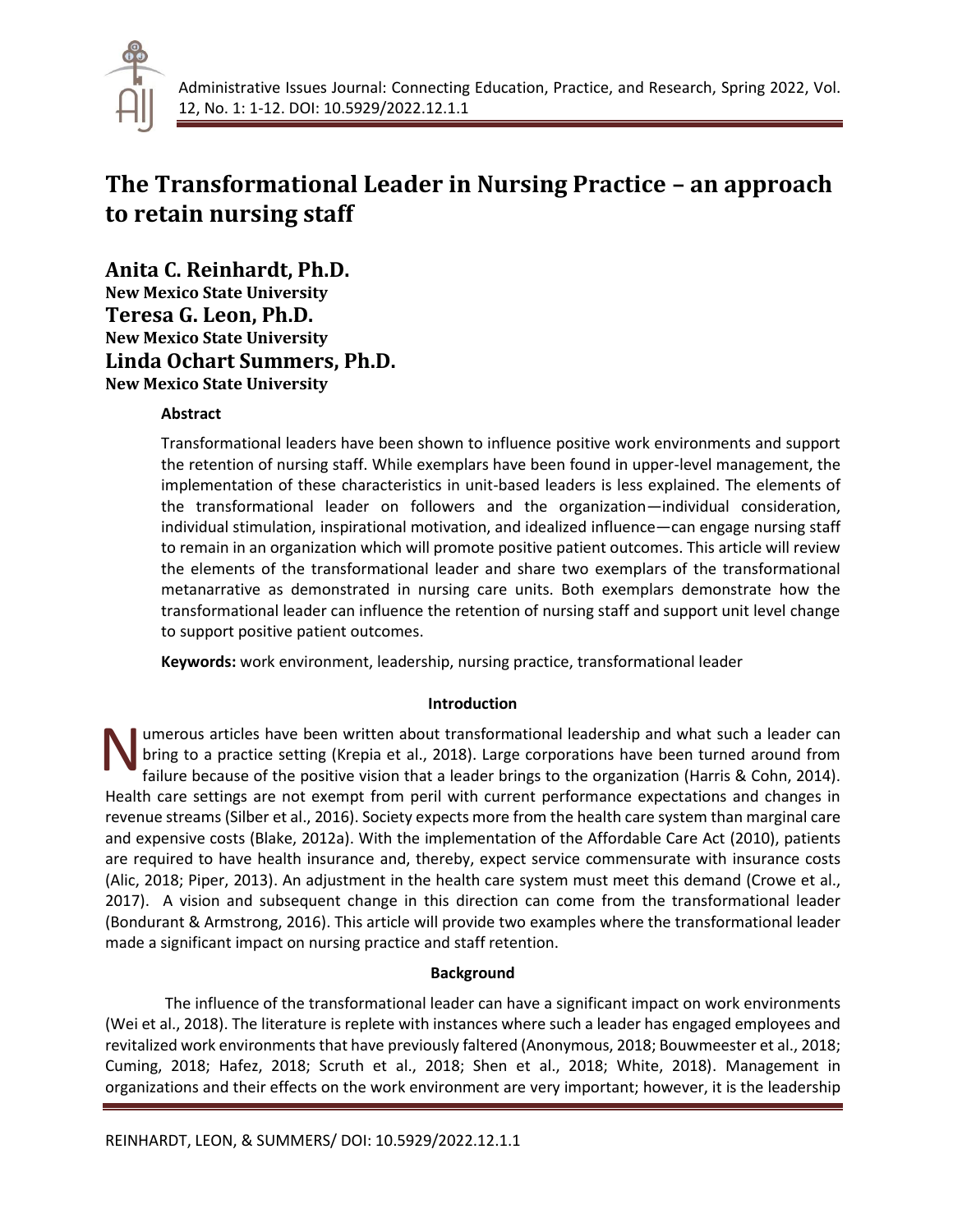in health care that can make the difference between a strong learning organization (Lindfors & Junttila, 2014; Touati et al., 2015) and an organization in danger of failure (Clavelle & Prado-Inzerillo, 2018b).

A significant influence on organizations is the fiscal impact of recruiting, hiring, orienting, and retaining nursing staff. On average, new graduate nurses' intent to leave their positions was approximately 20% but nurses with more than three years in their position were more likely to stay with the organization (Bryant, 2017; Jackson, 2016). The replacement cost of an experienced nurse can run as high as \$50,000 (Jackson, 2016; Li & Jones, 2013). The literature is full of documentation that supports a healthy work environment and nurse retention and key to that healthy environment is a leader that support the nursing staff (Blake, 2012b).

 The single most important relationship an employee has is that with their immediate supervisor (Anthony et al., 2005). This key connection can influence all aspects of the work setting for the employee. The transformational leader knows that if the relationship is seen as positive, an employee has potential to excel. If the relationship is not positive, the employee can become increasingly dissatisfied and either choose to work within the system or leave the relationship. Strong managers can keep organizations functioning, but a transformational leader can find new directions for dissatisfied employees that offer support and find fit within the vision of the organization (Force, 2005; Reinhardt, 2004).

#### **Theoretical Framework**

 The development of the theory of the transformational leader is based on the work from James Burns (1978) where he differentiated leadership styles. Further expanded by Bernard Bass (1985), the elements that guide the transformational leader were explored with specific focus on how followers changed when working with this type of leader. The transformational leader keeps their ego controlled and can "self-manage" (Goodman, 2019). They are willing to take risks and make the "hard decision". Using their leadership expertise, the transformational leader can coach, model and challenge followers to imagine new approaches to their work (Bass & Riggio, 2006). The four elements introduced by Bass (1985) were 1) individual consideration, 2) intellectual stimulation, 3) inspirational motivation, and 4) idealized influence (Bass, 1985, 1990; Bass & Riggio, 2006).

 "Individual consideration" is the technique of identifying the needs of the followers/group. The leader functions as a mentor, facilitator, and teacher. The ability to garner trust among followers is key to this element of transformational leadership. The leader takes the opportunity to listen to the opinions of others. Listening takes active regard of what the other is saying while waiting to deliver a response. In a way, this action is more important than speaking. By listening and identifying the needs of others, the leader can incorporate requests into a comprehensive plan that supports the followers while keeping in mind the vision of the organization. The leader can provide followers some latitude to pursue unique solutions to problems in their area of interest (Funding, 2019). Often the sharing of the responsibilities related to a change or transformation is seen as growth opportunities for supporters as they learn from the leader.

"Intellectual stimulation" requires the transformational leader to encourage participation among followers. In this manner, the transformational leader inspires individuals to search out new ideas and solutions that support needed change. Transformational leaders are agreeable by nature and work collaboratively to seek organizational consensus.

"Inspirational motivation" is the element that involves the transformational leader sharing their vision (Funding, 2019). Vision can develop from the ability to forecast organizational outcomes based on previous experience. A different perspective from their unique work exposures can also develop a leader's proficiencies (Goodman, 2019). The transformational leader behaves as an *extrovert* who can engage and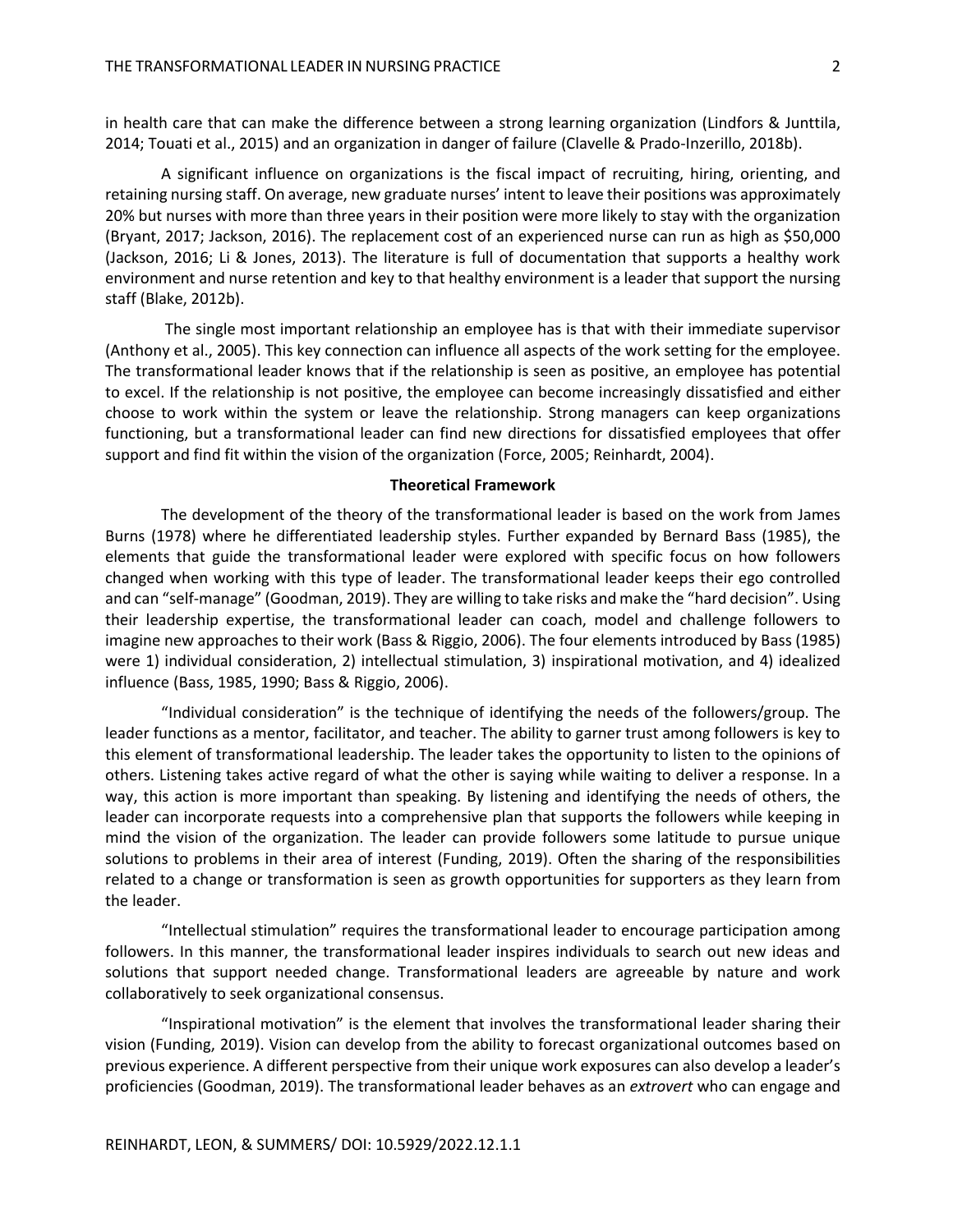develop followers, facilitate working relationships, and create professional networks. These leaders are adaptable, proactive, and visionary (Goodman, 2019). This essential ability is not an innate characteristic, but often a learned skill for an individual devoted to life-long-learning. The leader's ability to model positive behaviors inspires and motivates those in their circle of influence.

 "Idealized influence" represents a transformational leader's continuous need to "do better and be better". The leader will become a role model for followers and, by example, foster change (Bass, 1985). A bit of the leader's charismatic style is known to rub off on their supporters (Craig, 2019; Funding, 2019; Goodman, 2019). The transformational leader can also display *neurotic* tendencies. This trait surfaces in times of high anxiety and is sometimes fueled by self-esteem issues. In the end, this trait can be the driving force to perform and see projects through to completion or make a conscious decision to withdraw and find a different path (Funding, 2019).

### **Method**

This article provides two examples where the transformational leader made a significant impact on nursing practice and staff retention. While the examples are not strictly specific case studies and thereby do not attempt to meet that requirement of research, both examples highlight elements of a transformational leader as outlined by Bass (2006). Each leader exhibits unique personality traits which contributes to the success of the employee and the organization. These examples are shared with the reader to show how the characteristic actions of the transformational leader can be put into practice at a unit level. In both situations, transformational leadership resulted in retention of nurses and led to improved benefits for patients, employees, and the organization. The examples of the transformational leaders presented below were two colleagues from the practice settings of the authors. Identification of the transformational leader traits was from direct observation and personal interviews that demonstrated the characteristics and practices of these two leaders and their personal communications with the authors. It was their descriptions of their practice and approach to unit management and philosophy that were highlighted into their practice settings that brought the transformational leader into focus (Reinhardt, 2016; Summers, 2016).

#### **Examples**

### **Example #1 – Christine's Story**

*Setting*: The practice environment in the example of Christine was her nurse-owned-and-operated urgent care clinic centered in a moderate-sized urban community in the southwest region of the United States. While there were other urgent care facilities offered by local healthcare organizations, Christine's urgent care clinic was the only one resourced and operated by nurses. This unique healthcare perspective offered the community a truly nursing focus on practice expectations to include time for the patients to share their individual story to therapeutic ears. The operating hours were set for evenings and weekends to capture individuals who sought medical attention outside of traditional business hours but had challenges missing work and/or school. The environment was staged to be welcoming, comfortable, and inviting and a prime directive was provider and staff friendliness. As a family nurse practitioner, Christine, as the owner ensured that age group, 6 months to older adults, could be treated in this setting. The clinic accepted most forms of insurance which was necessary for the demographic population served. All the providers were advanced practice nurses that included clinical nurse specialists, family nurse practitioners, and mental health nurse practitioners.

*Background*: Christine's vision for this nurse-run clinic was focused on patient-centered care in a therapeutic environment. The implementation plan was shared with colleagues to garner support for staffing the clinic with providers who wanted to have a voice in how they practice. The components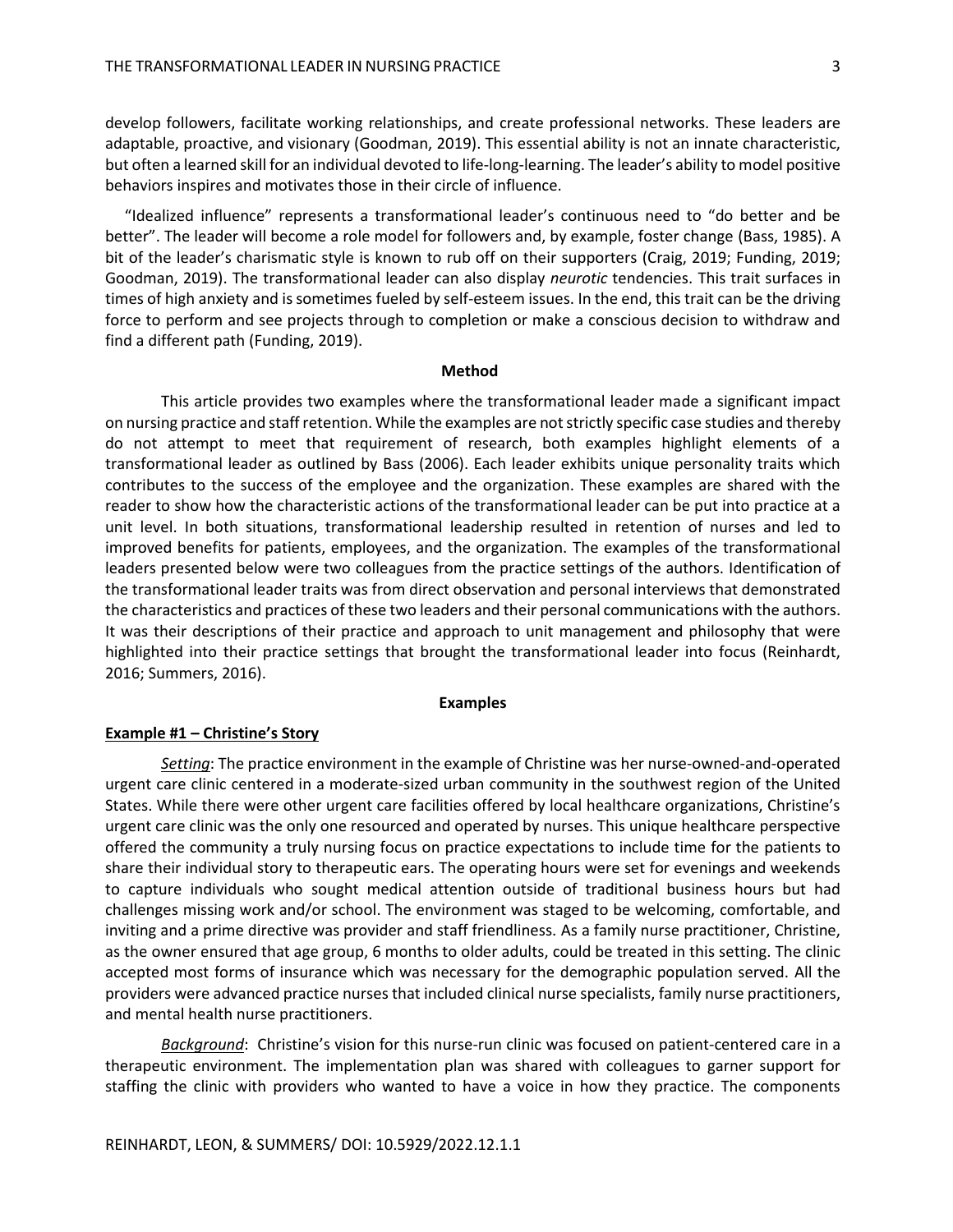necessary for a business start-up were divided among the practitioners so that each had influence on how the clinic operated. Strict standards for the admissions process, patient traffic patterns, treatment room use, provider assignments, and infection prevention were emphasized.

## *Element #1 – Individual Consideration*

 A collaborative approach was used in the initial planning for opening the clinic. Christine sought input from peer practitioners to develop the structure and philosophy of her vision of an urgent care setting. The shared discussions involved the patient experience from entering the clinic to discharge emphasizing staff scheduling, the clinic milieu, access to health records, evidence-based practice, privacy, and the importance of the relationship between the practitioner and the patient.

 Additionally, Christine provided an opportunity for clinicians, new to this role, to hone their skills. As their mentor, she guided them to assume the role of a provider in independent practice. Christine's practice perspective emphasized her focus on hearing the patient's story and creating an understanding of their perspective of the reason and purpose for seeking care at the clinic. This specific individualized approach was found to be fruitful in understanding care perspectives. By modeling this caring perspective, other practitioners emulated this approach. As word traveled, the clinic's reputation grew and gained a substantial following of regular patients when urgent care was needed.

#### *Element #2 – Intellectual Stimulation*

 The urgent care clinic provided financial support for ongoing staff education. Christine provided financial resources and joined staff at a variety of conferences related to urgent care clinic operations. This collegiality created an organizational climate where all participants could have a voice and fostered openended communication and learning.

 Evidence-based practice had a continuous role in how practice standards were implemented. The clinic staff moved to wearing uniform attire (scrubs) based on the ongoing research indicating infection prevention issues with wearing lab coats continuously to meet with patient's day after day. The staff was challenged to utilize current literature to support decision making and practice change. If one of the practitioners found a relevant and current article that improved practice, Christine ensured that all were informed of the issues that could influence the practice. Regular group practitioner meetings were held to share practice updates on care issues. The overall influence of these activities was the creation of a learning environment to benefit all.

## *Element #3 – Inspirational Motivation*

 Christine sought input from clinicians she already knew and had worked with in a variety of healthcare arenas. Her belief that urgent care centers could focus on a better patient-provider relationship was the driving force for these conversations. Christine's research on patients' "story telling" (Liehr et al., 2004), revealed this aspect to be an integral part of building a therapeutic relationship. This perspective was a key indicator to identify like-minded practitioners to staff the clinic. The practitioners found the story approach enriched the quality of their practice and this developed into the clinic's standard of practice. To ensure relationship-building with the patient, usual visits were longer than normal practice by other urgent care clinics.

## *Element #4 – Idealized Influence*

 Christine created the clinic experience around the idea that patients needed time to speak with a provider in an environment that was clean, inviting, and safe. The extra time providers spent with patients enhanced the therapeutic relationships and fostered the overall philosophy Christine envisioned.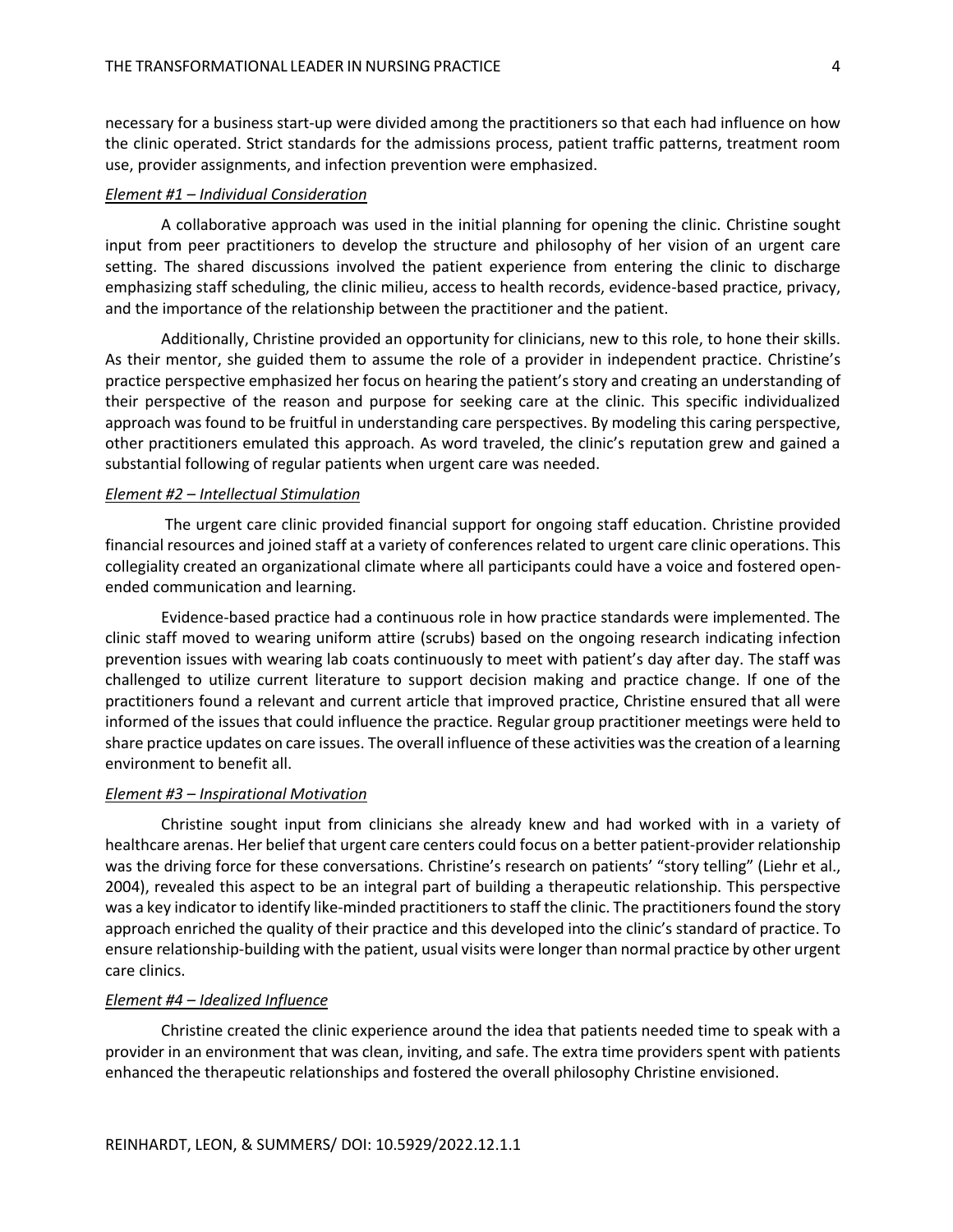Christine covered individual shifts along with other clinic practitioners which allowed her to role model patient centered care in this setting. Her approach to operating this clinic were on display for other providers as they grew into their role as an independent practitioner. The reputation for giving longer and thoughtful care increased the popularity of Christine's clinic. As this progressed, the urgent care clinic started to offer scheduled appointments to decrease wait times. These appointments were filled daily.

## *Christine's Summary*

Christine never thought of herself as a transformational leader. As an advanced practice nurse certified as both a Mental Health Nurse Practitioner and a Family Nurse Practitioner with a PhD in Nursing Science, Christine's practice focus was direct patient care. She strived to take the typical urgent care experience and create a more meaningful therapeutic encounter for both patients and staff. It is evident that Christine demonstrated characteristics of a transformational leader and was an innovative care provider in her community.

### **Example #2 – Claire's story**

*Setting:* The practice environment was in a multi-cultural healthcare facility located in Saudi Arabia. Claire, the nurse manager, was assigned to oversee a 36-bed female general medical/oncology unit. The standards of nursing policy and practice were designed around the American model of health care. However, the cultural standards in the setting for nursing staff offered little autonomy with strict hierarchical management oversight which is incongruent with an American model of nursing practice.

*Background:* Upon Claire's arrival, the unit had a reputation for poor care as demonstrated by a high rate of medication errors, multiple delayed procedures, and frequent patient falls. The unit culture/climate was autocratic. Nursing staff were expected to follow procedures, carry out their duties, and direct all patient care concerns to the charge nurse or unit supervisor who were the only ones permitted to address physicians. Morale on the unit was low because nurses were not able to practice to the full scope of their education and license.

The nursing staff were predominately expatriate registered nurses from a variety of countries. Often, the employment in Saudi Arabia for expatriate nurses from India or the Philippines was viewed as a pathway from their home country to the United States. Nurses would work for two years in Saudi Arabia to learn the U.S. system of health care, thus saving their salary and often earning a retention bonus after two years of employment. A common practice for these expatriate nurses was to visit the United States, take the U.S. nurse licensing exam, and seek opportunity for sponsored employment once they secured a nursing license.

As a result of these issues, nurse retention in Saudi Arabia was a persistent problem. The revolving door for seasoned and experienced nursing staff did little to serve the population of patients in the facility. The cost to the organization was expensive in both time and resources.

#### *Element #1 – Individual Consideration*

 Central to improving the quality of care on this unit, Claire fostered direct communication with nursing staff, discovering what was important to each nurse. Claire instituted a process to develop individualized professional development plans. During the annual performance review, each nurses' strengths and limitations were reviewed and plans for advancing skills, knowledge and education were discussed. Nurses welcomed the opportunity to share their personal aims and incorporate their goals into a professional development plan.

## *Element #2 – Intellectual Stimulation*

REINHARDT, LEON, & SUMMERS/ DOI: 10.5929/2022.12.1.1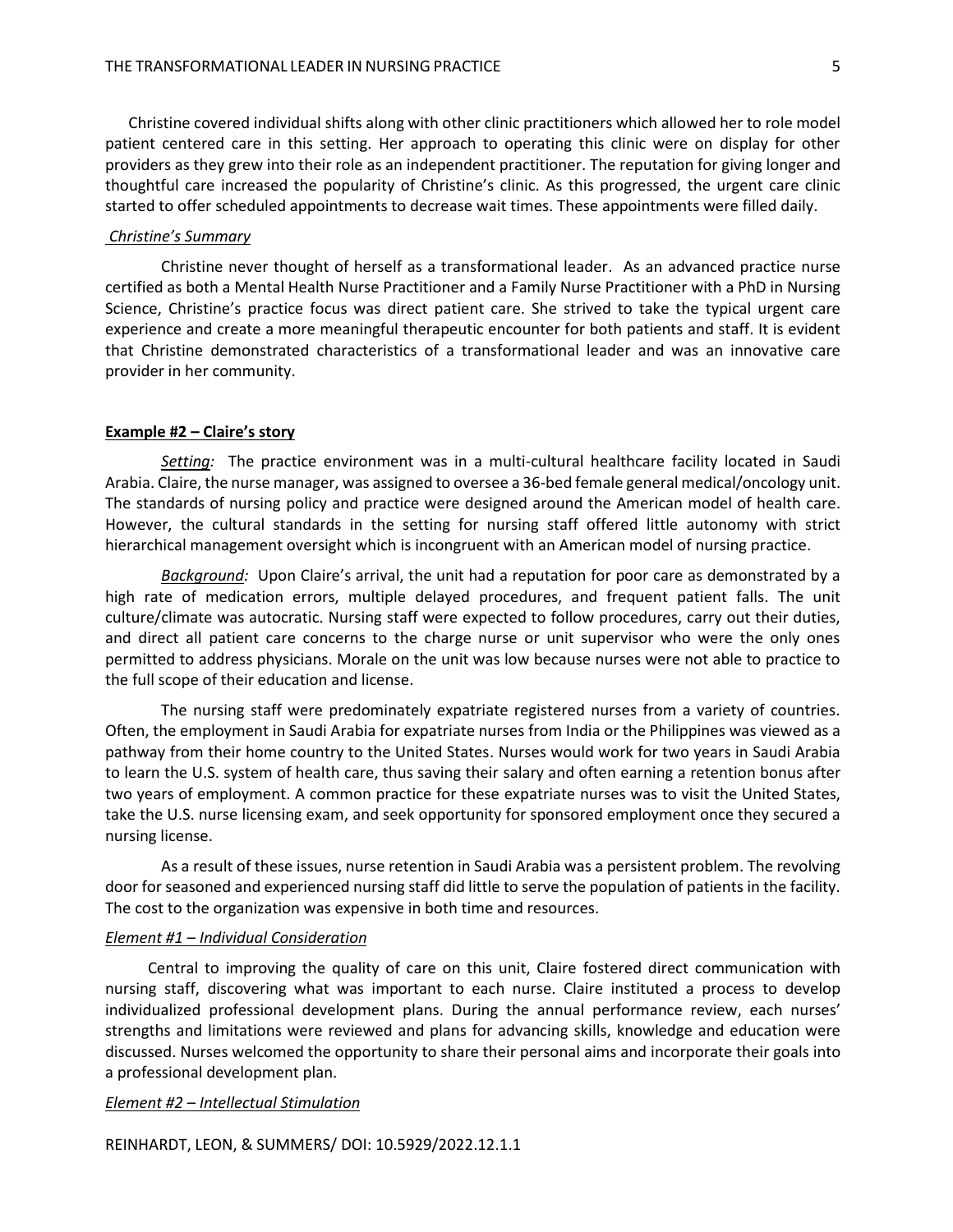Claire initiated a change by asking nurses what they desired during their employment within the department and organization. She listened to what they wanted and together they developed a plan, with a shared vision, to help the employee achieve their goals. These growth activities could be a review of courses to prepare the employee to transfer to another department—like critical care—or prepare them for potential promotion.

Claire initiated policy change to provide all nurses an opportunity to rotate to the night shift and earn the shift differential. The role of the charge nurse was rotated to develop depth within the staff providing more nurses the ability to take charge during vacations. Claire offered special projects to nurses to support their application for promotion if desired.

The initiatives Claire introduced were the impetus for staff nurses to function within their scope of practice as professional nurses. The changes created enthusiasm for learning and each nurse took pride in contributing to overall patient care in their unit while also gaining confidence to interact professionally with the physician staff.

#### *Element #3 – Inspirational Motivation*

Claire modeled appropriate professional communication with physicians and garnered collegial respect. In turn, Claire supported the nursing staff when they practiced assertive communication with physicians and employees from other departments. As nurses became more vocal about patient care needs, Claire addressed their concerns and suggestions to support and model collaborative practice.

Staff began dropping by Claire's office [Open communication (Goodman, 2019)] to share ideas that demonstrated their interest in practice issues and professional autonomy. (Trotman, 2018). As a result, nurses were empowered to suggest, change, and implement policy and procedure changes to improve patient care.

## *Element #4 – Idealized Influence*

Claire had a desire to make health care practice safe and competent for patients while supporting an equitable work environment for the nursing staff. Claire's goal of empowering staff decision making was realized as she role-modeled for staff. This created the segue to organizational consensus. Nursing staff participated in more special projects and gave more input into policy decisions affecting their practice.

 Claire recognized that when staff practiced in the same setting over time, they became more proficient in their knowledge and skills, which led to better patient outcomes when compared to units with high staff turnover. Patient care had suffered because each new nurse, although experienced in their home country, had to learn the facility routine, validate skills, learn to speak rudimentary Arabic to enable them to provide care, adjust to work scheduling patterns, and adjust to each patient's unique, culturally-driven demands, as well as adjust to the practice expectations of a U.S. model of care.

The unit's reputation for quality care rose. The number of "occurrence" forms related to errors decreased and unit falls were at a five-year low. Charge nurses were respected and as their numbers increased, they were a resource for other units. Physicians requested that their patients were admitted to Claire's unit, where the quality of care produced better outcomes.

To address the unexpected physician preferences for the unit, Claire was asked to transfer some of her experienced nursing staff to the alternate medical units which lacked seasoned nursing staff. This was done with the caveat that the nurse was being transferred because they were a leader, and they could influence care standards in other medical units. Interestingly, as some of the charge nurses moved to other units as needed, the standard of care rose on those units also. The managers of those units expressed gratitude for the transferred charge nurses and their expert clinical and charge nurse skills.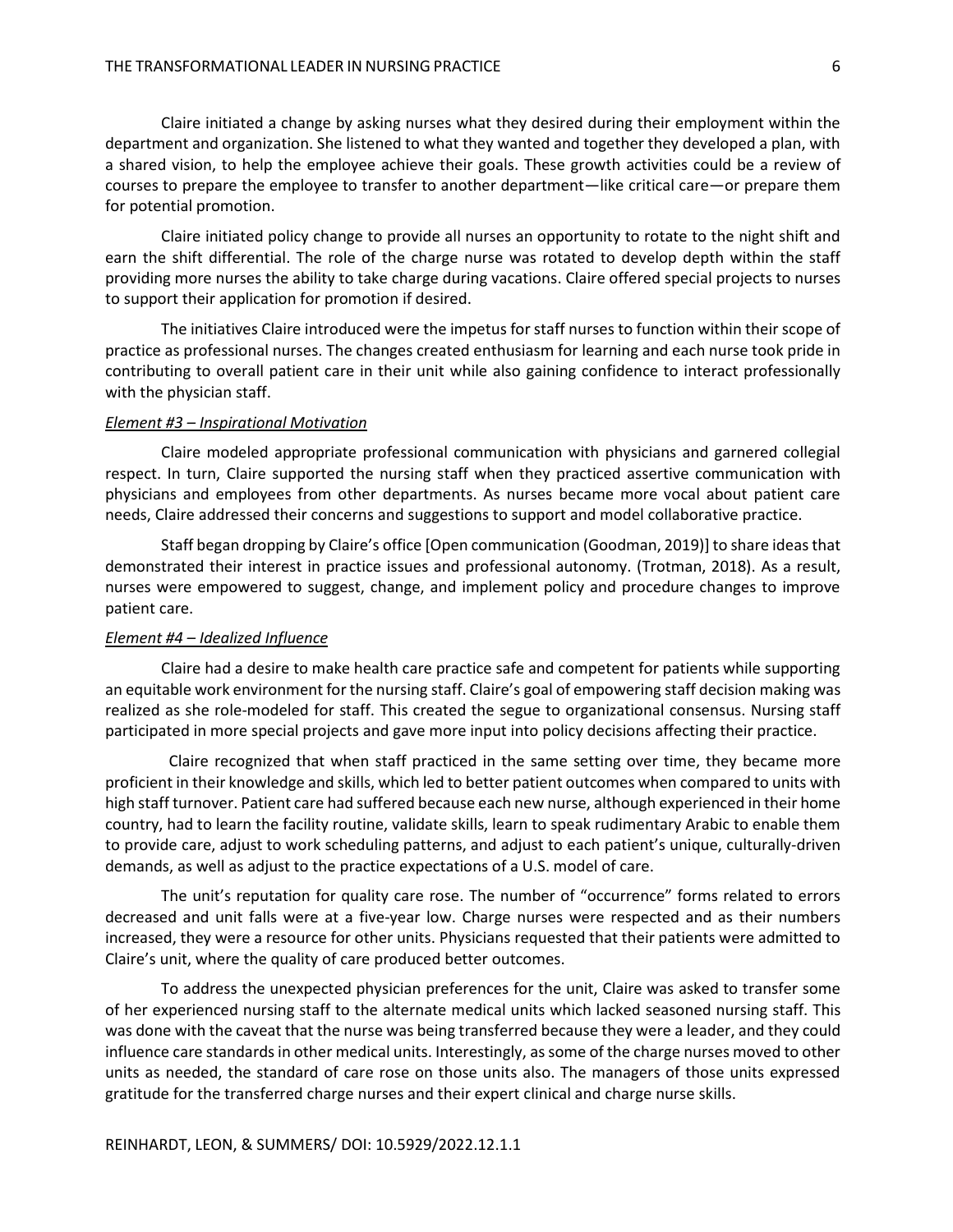The encouragement of staff and the sharing of vision are both transformational leadership traits. Communication in the leadership role was vital for sharing the vision of improved patient care and nurse retention.

## *Claire's Summary*

The change in leadership in this health care nursing unit made a positive difference in retention of nurses. While the unit previously experienced losses of five of the overall thirty-five nursing staff per quarter, that number decreased to one-to-three annually. In addition, the stability of the staff allowed for promotions and increased responsibility amongst nurses. Instead of having only one nurse capable of performing the charge nurse role, many nurses were now able to perform the tasks. Nurses were comfortable speaking with physicians when patient concerns arose. While the communication stream in the unit included the charge nurse, the nurses from the bedside could forecast their patient care needs, have discussions with the healthcare providers, and implement the best possible patient care interventions in a timely manner. Patients received better care and had better outcomes with decreased length of stay.

As a visionary leader, Claire realized that retention of staff and a supportive manager were essential to improved patient outcomes and decreased turn-over. As a transformational leader, Claire made an impact on this multi-national setting and through the elements of an empowered work environment changed, not only nurse retention, but also the unit's

organizational climate to improve patient and employee outcomes while retaining nurses.

#### *Perspectives of Transformational Leadership on the Work Environment*

"How was work today?" is a common question from family members when nurses arrive home from work. Less often, people are asked if they felt respected, empowered, valued, and a significant participant of their work environment. The literature is full of studies that identify themes and dimensions that make an impact on how an employee can be motivated and contribute to a workplace (Afsar & Umrani, 2020; Clavelle & Prado-Inzerillo, 2018a; Hardison, 2020). Significance has been attributed to leader behaviors, social interactions, organizational climate and culture, personal beliefs, etc.

Context has an important impact on how a work environment affects job performance, organizational affiliation, employment longevity/retention, and an organization's financial outcomes (Scruth et al., 2018; Vitello-Cicciu, 2019). In a healthcare environment, the personality or organizational climate of the workplace can not only influence the healthcare workers, but also play a significant part in patient/client care and, therefore, health outcomes. Relationships always influence communication, trust, and safety. These relationships are instrumental to positive work environments (Wei et al., 2018). This article presented a description of how transformational leaders have influenced job satisfaction, employment longevity/retention, personal goal attainment, and improved patient/client outcomes. A challenge for any administrator, at all levels, is staff retention. Understanding that experienced staff has a better grasp on mechanisms to facilitate patient care, and act without hesitation in times of crisis, develops a foundation of trust in employees and assures the administrator that all due care of patients will be provided (Wallis & Kennedy, 2013). When nurses have been in the work area for enough time to know how to get things done, they can anticipate care requirements and ensure that timely interventions are carried out.

## **Conclusion**

As explained by the examples described above, the transformational leader can create a work environment that not only stimulates innovation but also fosters trust and engagement (Hardison, 2020). The elements of the transformational leader on followers and the organization—individual consideration,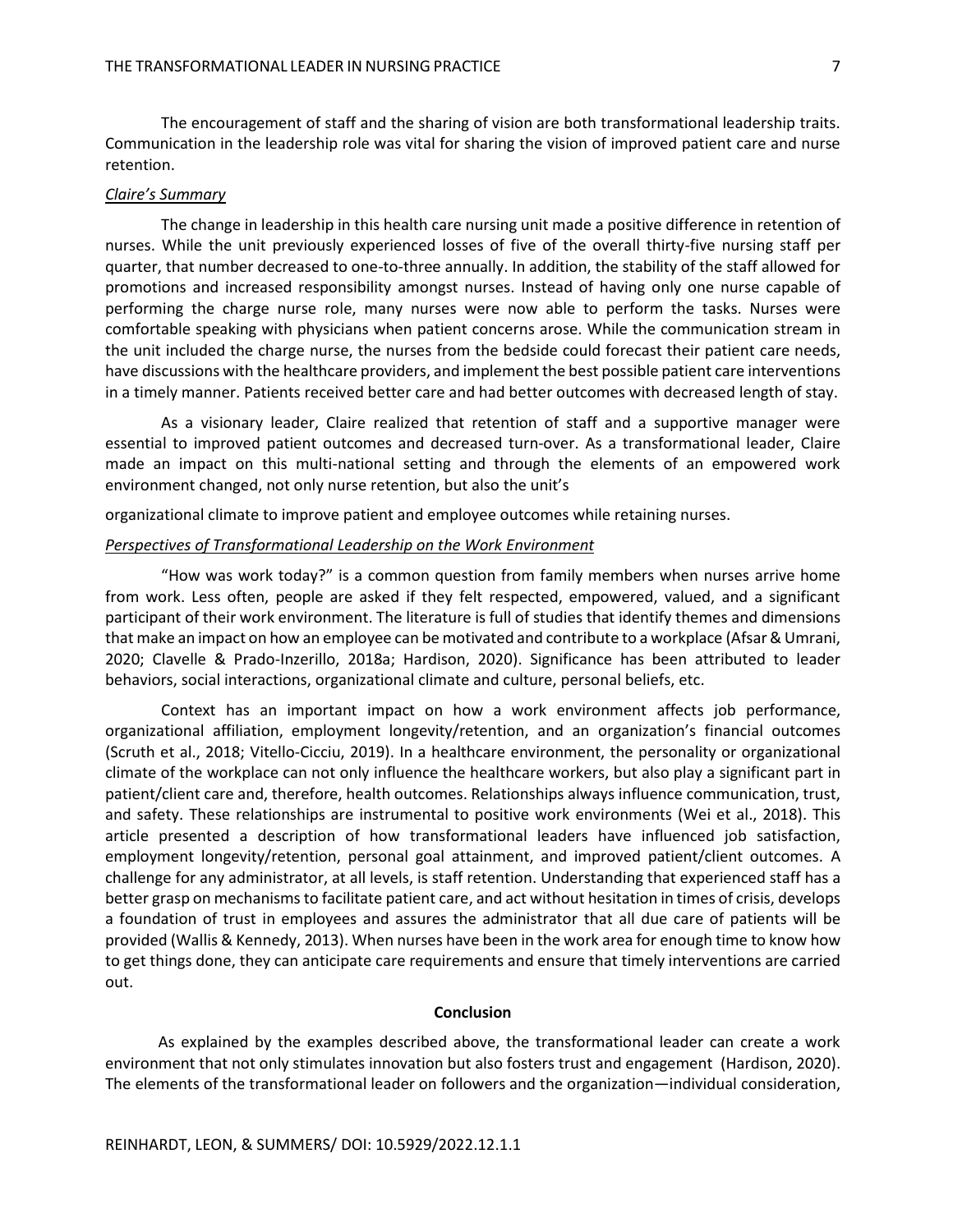individual stimulation, inspirational motivation, and idealized influence—can engage nursing staff to remain in an organization which will promote positive patient outcomes. A transformational leader can bring a different perspective on how to manage a healthcare environment. As seen from the examples presented, this type of leader can set the tone for unit stability and promote practice change. (Afsar & Umrani, 2020) The excitement created by a transformational leader empowers staff nurses to express their concerns and ideas, advocate for their patients' well-being, and promote organizational change (Afsar & Umrani, 2019; Ho & Astakhova, 2020). By utilizing the transformational leader skills identified in this article, the nurse leader can foster staff development and retention while securing organizational stability and improved patient outcomes. As seen in the many studies of healthy work environments in critical care areas, leadership can make a difference in patient outcomes and nurse retention (Harmon et al., 2017; Huddleston & Gray, 2016; "Survey: Healthy Work Environments Can Reduce Moral Distress," 2018; Tamburri, 2017). The characteristics of the transformational leader can be conveyed to their employees and influence the work environment to increase engagement and passion for the profession (Ho & Astakhova, 2020).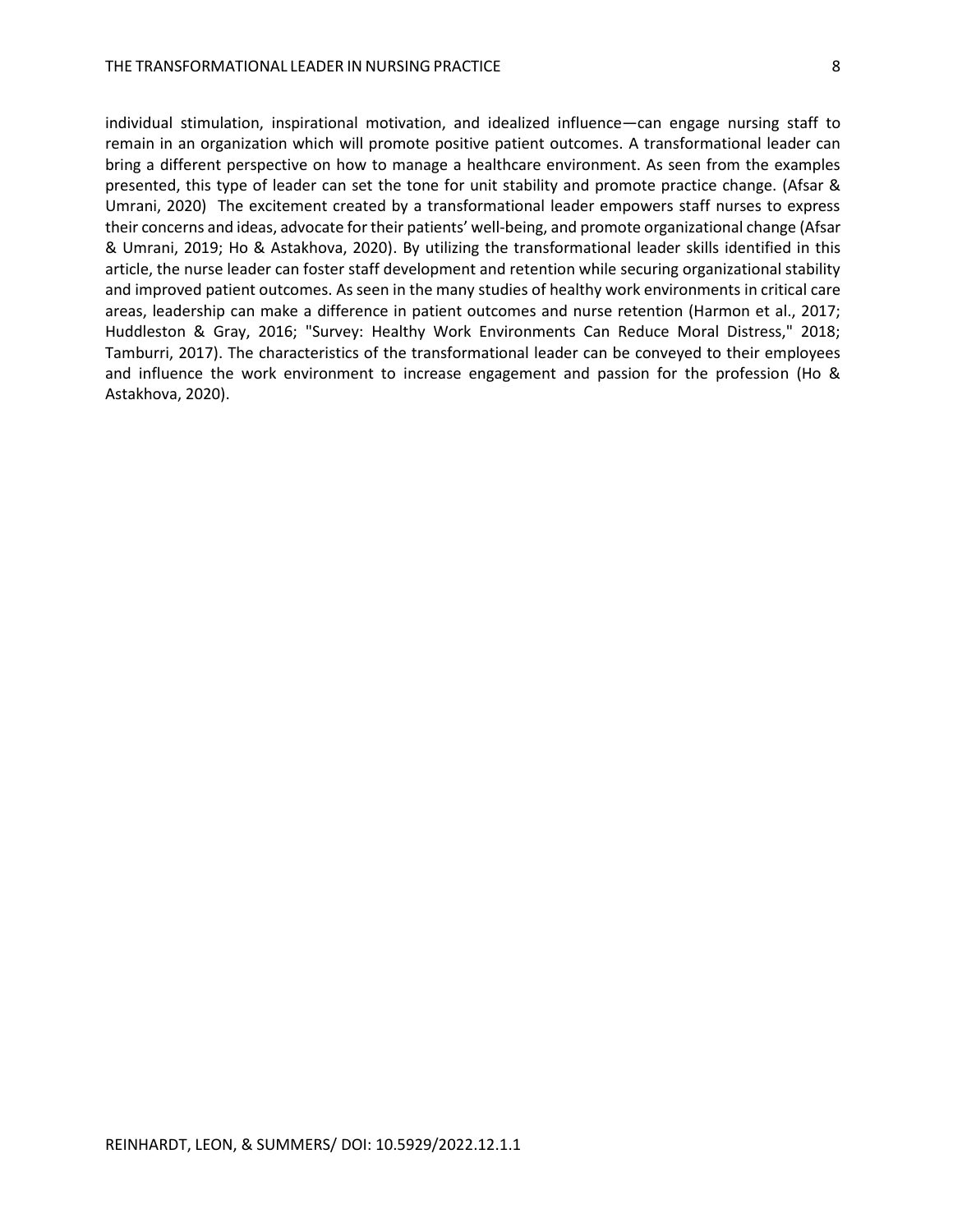#### **References**

- Afsar, B., & Umrani, W. A. (2019). Does thriving and trust in the leader explain the link between transformational leadership and innovative work behaviour? A cross-sectional survey. *Journal of Research in Nursing*, *25*(1), 37-51[. https://doi.org/10.1177/1744987119880583](https://doi.org/10.1177/1744987119880583)
- Afsar, B., & Umrani, W. A. (2020). Does thriving and trust in the leader explain the link between transformational leadership and innovative work behaviour? A cross-sectional survey. *Journal of Research in Nursing*, *25*(1), 37-51[. https://doi.org/10.1177/1744987119880583](https://doi.org/10.1177/1744987119880583)
- Alic, M. (2018). Affordable Care Act. In (pp. 88-93).
- Anonymous. (2018). Leading the Way: Nurse leader talks about respectful, healthy work environments. *New Jersey Nurse*, *48*(4), 11-11.
- Anthony, M. K., Standing, T. S., Glick, J., Duffy, M., Paschall, F., Sauer, M. R., Sweeney, D. K., Modic, M. B., & Dumpe, M. L. (2005). Leadership and Nurse Retention: The Pivotal Role of Nurse Managers. *The Journal of nursing administration*, *35*(3), 146-155[. https://doi.org/10.1097/00005110-200503000-](https://doi.org/10.1097/00005110-200503000-00008) [00008](https://doi.org/10.1097/00005110-200503000-00008)
- Bass, B. M. (1985). *Leadership and Performance Beyond Expectations*. The Free Press.
- Bass, B. M. (1990). *Bass & Stogdill's handbook of leadership: Theory, research, and managerial applications* (3rd ed.). The Free Press.
- Bass, B. M., & Riggio, R. E. (2006). Transformational Leadership. In *Psychological Press*(2nd. ed.). New York, NY: Psychological Press.
- Blake, N. (2012a). The relationship between the nurses' work environment and patient and nurse outcomes.
- Blake, N. (2012b). The Relationship between the Nurses' Work Environment and Patient and Nurse Outcomes. In L. S. Leach, J. Needleman, N. Pike, & W. Robbins (Eds.): ProQuest Dissertations Publishing.
- Bondurant, P. G., & Armstrong, L. (2016). Nurses: Leading Change and Transforming Care Expert Opinion. *Newborn and Infant Nursing Reviews*, *16*(3), 155-160[. https://doi.org/10.1053/j.nainr.2016.07.004](https://doi.org/10.1053/j.nainr.2016.07.004)
- Bouwmeester, K., Cesta, S., Douma, M., Evan, B., Lavandero, R., & Smith, O. (2018). Position Statement Healthy Work Environments. *The Canadian Journal of Critical Care Nursing*, *29*(2), 6-7.
- Bryant, D. (2017). Nurse Retention Indicators in Professional Nursing Practice. In R. Pawlak, D. J. Severtson, R. Brown, & M. Roulet (Eds.): ProQuest Dissertations Publishing.
- Clavelle, J. T., & Prado-Inzerillo, M. (2018a). Inspire others through transformational leadership: Be an exemplary leader. *American Nurse Today*, *13*(11), 39.
- Clavelle, J. T., & Prado-Inzerillo, M. (2018b). Inspire others through transformational leadership: Be an exemplary leader.(Leading the Way)(Report). *American Nurse Today*, *13*(11), 39.
- Craig, W. (2019). 8 Must-have transformational leadership qualities. *Entrepreneurs*, *2019*(August 10, 2018). Retrieved 8-10-2019, from [https://www.forbes.com/sites/williamcraig/2019/01/31/8-must-have](https://www.forbes.com/sites/williamcraig/2019/01/31/8-must-have-transformational-leadership-qualities/#4437ef7e1117)[transformational-leadership-qualities/#4437ef7e1117](https://www.forbes.com/sites/williamcraig/2019/01/31/8-must-have-transformational-leadership-qualities/#4437ef7e1117)
- Crowe, D., Garman, A. N., Li, C.-C., Helton, J., Anderson, M. M., & Butler, P. (2017). Leadership development practices and hospital financial outcomes. *Health Services Management Research*, *30*(3), 140-147. <https://doi.org/10.1177/0951484817702564>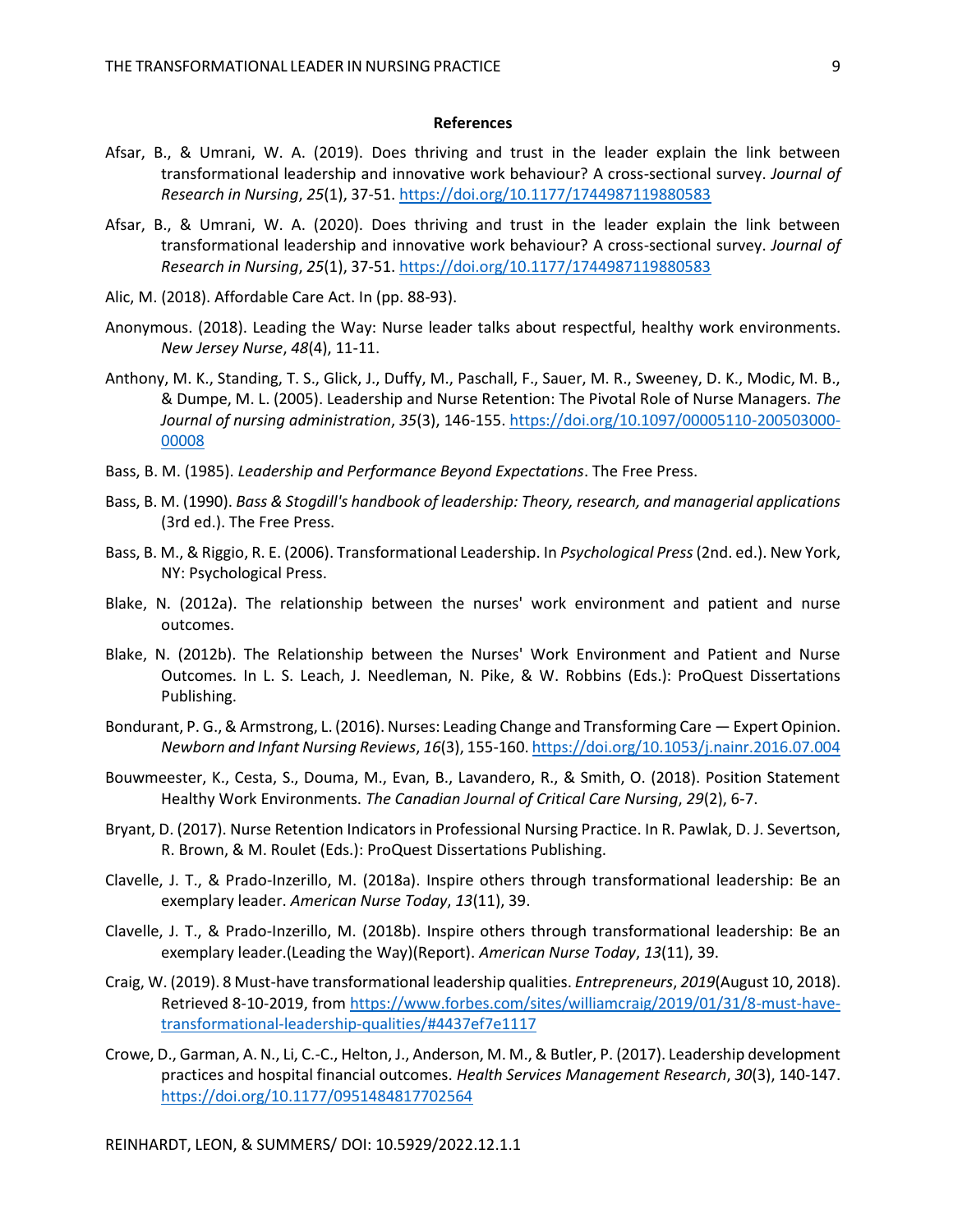- Cuming, R. (2018). Nurse leader talks about respectful, healthy work environments.(Leading the Way)(Interview). *American Nurse Today*, *13*(4), 23.
- Force, V. M. (2005). The Relationship Between Effective Nurse Managers and Nursing Retention. *JONA: The Journal of Nursing Administration*, *35*(78), 336-341.
- Funding, H. R. (2019). *Bass Trqansformational Leadership Theory Explained*. <https://healthresearchfunding.org/bass-transformational-leadership-theory-explained/>
- Goodman, A. (2019). 10 Transformational Leadership characteristics. *yscoutsyscouts.com*. <https://yscouts.com/10-transformational-leadership-characteristics>
- Hafez, D. (2018). Promoting Meaningful Learning Through the Use of Concept Maps. In K. Litwack, B. Daley, L. Mkandawire-Valhmu, & E. Rice (Eds.): ProQuest Dissertations Publishing.
- Hardison, R. T. (2020). Understanding How Transformational Leadership Inspires Organizational Commitment During Change in Community Colleges. In: ProQuest Dissertations Publishing.
- Harmon, R. B., Degennaro, G., Norling, M., Kennedy, C., & Fontaine, D. (2017). Implementing healthy work environment standards in an academic workplace: An update. *Journal of Professional Nursing*, *34*(1).<https://doi.org/10.1016/j.profnurs.2017.06.001>
- Harris, D., & Cohn, T. (2014). Designing and opening a new hospital with a culture and foundation of magnet[R]: An exemplar in transformational leadership. *Nurse Leader*, *12*(4), 62-68,77. <https://doi.org/10.1016/j.mnl.2013.10.002>
- Ho, V. T., & Astakhova, M. N. (2020). The passion bug: How and when do leaders inspire work passion? *Journal of Organizational Behavior*, *41*(5), 424-444.<https://doi.org/10.1002/job.2443>
- Huddleston, P., & Gray, J. (2016). Measuring Nurse Leaders' and Direct Care Nurses' Perceptions of a Healthy Work Environment in an Acute Care Setting, Part 1: A Pilot Study. *JONA: The Journal of Nursing Administration*, *46*(7/8), 373-378[. https://doi.org/10.1097/NNA.0000000000000361](https://doi.org/10.1097/NNA.0000000000000361)
- Jackson, D. (2016). Organizational factors that contribute to nurse retention. In C. Anderson, C. Miller, & N. Stika (Eds.): ProQuest Dissertations Publishing.
- Krepia, V., Katsaragakis, S., Kaitelidou, D., & Prezerakos, P. (2018). Transformational leadership and its evolution in nursing. *Progress in Health Sciences*, *8*(1), 185.
- Li, Y. I. N., & Jones, C. B. (2013). A literature review of nursing turnover costs. *Journal of Nursing Management*, *21*(3), 405-418.<https://doi.org/10.1111/j.1365-2834.2012.01411.x>
- Liehr, P., Mehl, M. R., Summers, L. C., & Pennebaker, J. W. (2004). Connecting with others in the midst of stressful upheaval on September 11, 2001. *Appl Nurs Res*, *17*(1), 2-9. [https://doi.org/https://doi.org/10.1016/j.apnr.2003.10.010](https://doi.org/https:/doi.org/10.1016/j.apnr.2003.10.010)
- Lindfors, K., & Junttila, K. (2014). The effectiveness of orientation programs on professional competence and organizational commitment of newly graduated nurses in specialized health care: a systematic review protocol. *JBI Database of Systematic Reviews and Implementation Reports*, *12*(5), 2-14. <https://doi.org/10.11124/jbisrir-2014-1532>
- Piper, E. L. (2013). The Affordable Care Act: The Ethical Call for Value-Based Leadership to Transform Quality. *The Health Care Manager*, *32*(3), 227-232. <https://doi.org/10.1097/HCM.0b013e31829d7355>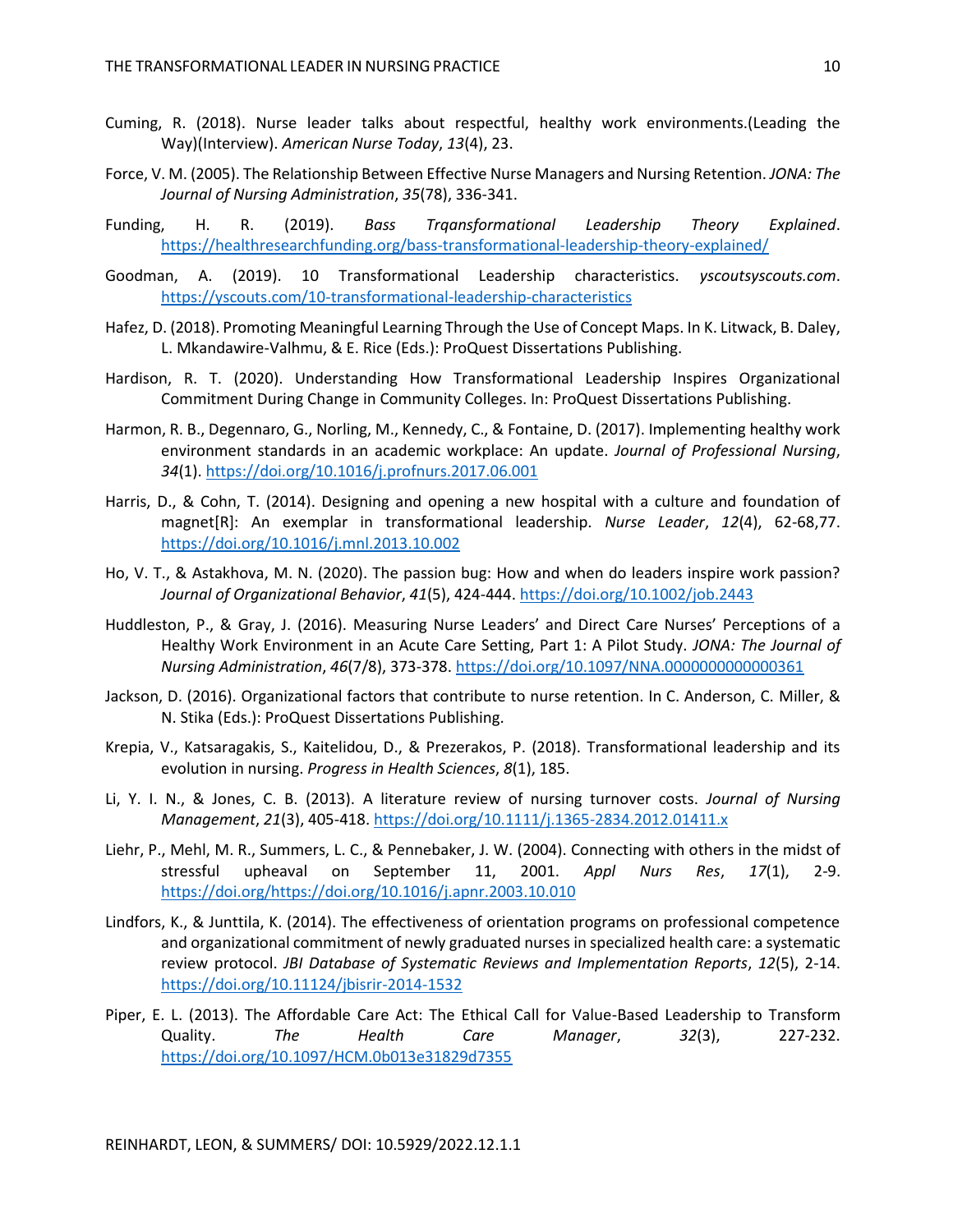- Reinhardt, A. C. (2004). Discourse on the transformational leader metanarrative or finding the right person for the job. *ANS Adv Nurs Sci*, *27*(1), 21-31[. https://www.ncbi.nlm.nih.gov/pubmed/15027659](https://www.ncbi.nlm.nih.gov/pubmed/15027659) (In File)
- Reinhardt, A. C. (2016). my experience in leadership. In.
- Scruth, EA, Garcia, S., & Buchner, L. (2018). Work Life Quality, Healthy Work Environments, and Nurse Retention. *Clinical Nurse Specialist*, *32*(3), 111-113. <https://doi.org/10.1097/NUR.0000000000000376>
- Shen, W., Chang, K., Cheng, K. T., & Kim, K. Y. (2018). What to do and what works? Exploring how work groups cope with understaffing. *J Occup Health Psychol*[. https://doi.org/10.1037/ocp0000129](https://doi.org/10.1037/ocp0000129)
- Silber, J. H., Rosenbaum, P. R., McHugh, M. D., Ludwig, J. M., Smith, H. L., Niknam, B. A., Even-Shoshan, O., Fleisher, L. A., Kelz, R. R., & Aiken, L. H. (2016). Comparison of the Value of Nursing Work Environments in Hospitals Across Different Levels of Patient Risk. *JAMA surgery*, *151*(6), 527-536. <https://doi.org/10.1001/jamasurg.2015.4908>
- Summers, L. C. (2016). my expereince in leadership. In.
- Survey: Healthy Work Environments Can Reduce Moral Distress. (2018). *AACN Bold Voices*, *10*(5), 22.
- Tamburri, M. L. (2017). Creating Healthy Work Environments for Second Victims of Adverse Events. *AACN Advanced Critical Care*, *28*(4), 366-374[. https://doi.org/10.4037/aacnacc2017996](https://doi.org/10.4037/aacnacc2017996)
- Touati, N., Denis, J.-L., Roberge, D., & Brabant, B. (2015). Learning in Health Care Organizations and Systems: An Alternative Approach to Knowledge Management. *Administration & Society*, *47*(7), 767-801[. https://doi.org/10.1177/0095399712459730](https://doi.org/10.1177/0095399712459730)
- Trotman, S. (2018). Educating Nurse Managers to Create a Culture of Nurse Retention. In D. Whitehead, M. Burton, & T. Wright (Eds.): ProQuest Dissertations Publishing.
- Vitello-Cicciu, J. M. (2019). Am I an authentic nursing leader for healthy workplace environments? *Nurse Leader*, *17*(3), 201-206[. https://doi.org/10.1016/j.mnl.2019.03.011](https://doi.org/10.1016/j.mnl.2019.03.011)
- Wallis, A., & Kennedy, K. I. (2013). Leadership training to improve nurse retention. *Journal of Nursing Management*, *21*(4), 624-632.<https://doi.org/10.1111/j.1365-2834.2012.01443.x>
- Wei, H., Sewell, K. A., Woody, G., & Rose, M. A. (2018). The state of the science of nurse work environments in the United States: A systematic review. *International Journal of Nursing Sciences*, *5*(3), 287-300. <https://doi.org/10.1016/j.ijnss.2018.04.010>
- White, L. (2018). The value of ANCC's Magnet Recognition Program[R]: A CNO's perspective: Reap the benefits of retention, innovation, and a safe workplace.(NURSING EXCELLENCE)(Report). *American Nurse Today*, *13*(9), 36.

#### **About the Authors**

**Dr. Anita C. Reinhardt** ([acrein@nmsu.edu\)](mailto:acrein@nmsu.edu) is a professor at New Mexico State University, School of Nursing and has taught nursing for over 35 years. Her focus has been on leadership characteristics and specifically the application of the transformational leader. In addition to her teaching and scholarship, she has practiced in administrative roles in health care arena and academic environments.